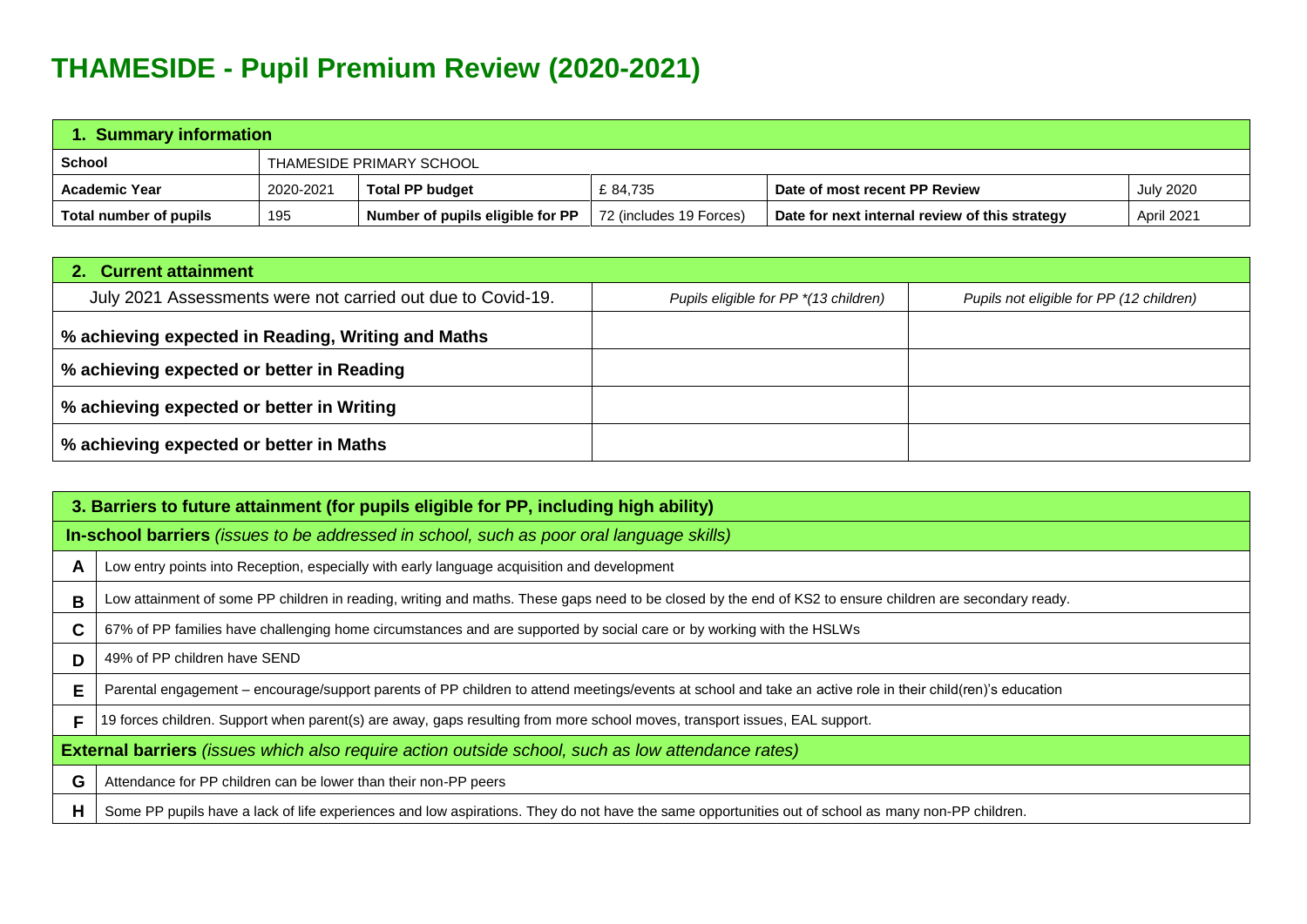|   | 4. Desired outcomes                                                                                                                                                                                                                      |                                                                                                                                                                                                                                                                                                                                                                                                                                                                                                                                                   |  |  |  |  |
|---|------------------------------------------------------------------------------------------------------------------------------------------------------------------------------------------------------------------------------------------|---------------------------------------------------------------------------------------------------------------------------------------------------------------------------------------------------------------------------------------------------------------------------------------------------------------------------------------------------------------------------------------------------------------------------------------------------------------------------------------------------------------------------------------------------|--|--|--|--|
|   | Desired outcomes and how they will be measured                                                                                                                                                                                           | Success criteria                                                                                                                                                                                                                                                                                                                                                                                                                                                                                                                                  |  |  |  |  |
| A | - To ensure PP children in Reception make better than expected progress to<br>close the gap with non-PP peers.                                                                                                                           | Identify and close gaps resulting from missed school due to Covid-19<br>Children make better than expected progress across the year<br>Identified children take part in interventions to close attainment gaps<br>PP children take part in weekly P4C sessions to develop vocabulary and spoken language                                                                                                                                                                                                                                          |  |  |  |  |
| B | - To continue to improve performance of PP children in reading, writing and<br>maths closing the gap between their progress/ attainment and that of other<br>pupils in school and nationally. Measured through standardized assessments. | Interventions to include PP children impacted by missed school due to Covid-19<br>PP children make better than expected progress thus reducing the attainment gap<br>Teachers & SLT use FFT to ensure sufficient challenge is in place for all PP children<br>Increase in % of PP children achieving ARE in reading, writing & maths by the end of KS2                                                                                                                                                                                            |  |  |  |  |
| C | - To ensure children with challenging circumstances at home are supported at<br>school so they reach their potential<br>- To seek additional support for children/families were appropriate e.g. Young<br>Carers, food bank              | Families impacted financially and emotionally by Covid-19 are identified<br>Identified children and their families receive support from HSLWs<br>Appropriate services are accessed to provide additional support                                                                                                                                                                                                                                                                                                                                  |  |  |  |  |
| D | - To ensure at all PP children with SEND are provided with appropriate<br>support                                                                                                                                                        | Autumn term interventions focused on reading and social groups due to impact of Covid-19<br>Targeted interventions/catch-up labels are in place to meet children's needs<br>- Termly PPMs monitor progress and review support provided<br>Offer of places at school were appropriate during lockdown<br>Support with internet access and devices during self isolation/lockdown                                                                                                                                                                   |  |  |  |  |
| Е | To continue to improve PP parental engagement in supporting learning and<br>improving children's welfare and well-being                                                                                                                  | SLT/HSLWs identify and support families to access remote learning during lockdown/self-<br>isolation<br>- All PP parents/carers attend parents evenings and success sharing sessions<br>Families of PP families are more confident to/are able to engage with school<br>- There is an increase in the number of PP children supported with reading and homework by<br>parents/carers<br>Regular phonecalls from Teachers/TAs/HSLWs during lockdown/self isolation                                                                                 |  |  |  |  |
| F | Behaviour of forces/PP children on the bus is good<br>Forces PP children are supported with learning gaps<br>Support is available for forces children when parents/carers are away from<br>home or when children are facing a move       | - There are no reports of inappropriate behaviour on the bus<br>Forces children make expected or better progress from their starting points<br>Identified Forces children and their families receive support from HSLWs<br>PPMs identify additional support needed for forces children and interventions put in place<br>Regular phonecalls from Teachers/TAs/HSLWs during lockdown/self isolation<br>Support with internet access and devices during self isolation/lockdown<br>Forces pupils entitled to attend school during Covid-19 lockdown |  |  |  |  |
| G | To improve the attendance rates of PP children.<br>To reduce the number of persistent absentees.                                                                                                                                         | Overall attendance will continue to improve so that PP attendance is in line with non-PP pupils,<br>improving from last year's end of year percentage of 92.1 % towards the whole school<br>attendance target of 96%<br>- HSLWs to support families reluctant to send children to school during Covid-19 pandemic                                                                                                                                                                                                                                 |  |  |  |  |
| H | PP children are provided with a variety of experiences in addition to<br>curriculum subjects                                                                                                                                             | - All PP children take part in termly 'Learning to Learn' events and school visits<br>PP children are targeted when opportunities arise e.g. invites to events at local schools<br>- Links are made for children to the experience and learning skills as well as possible career<br>options                                                                                                                                                                                                                                                      |  |  |  |  |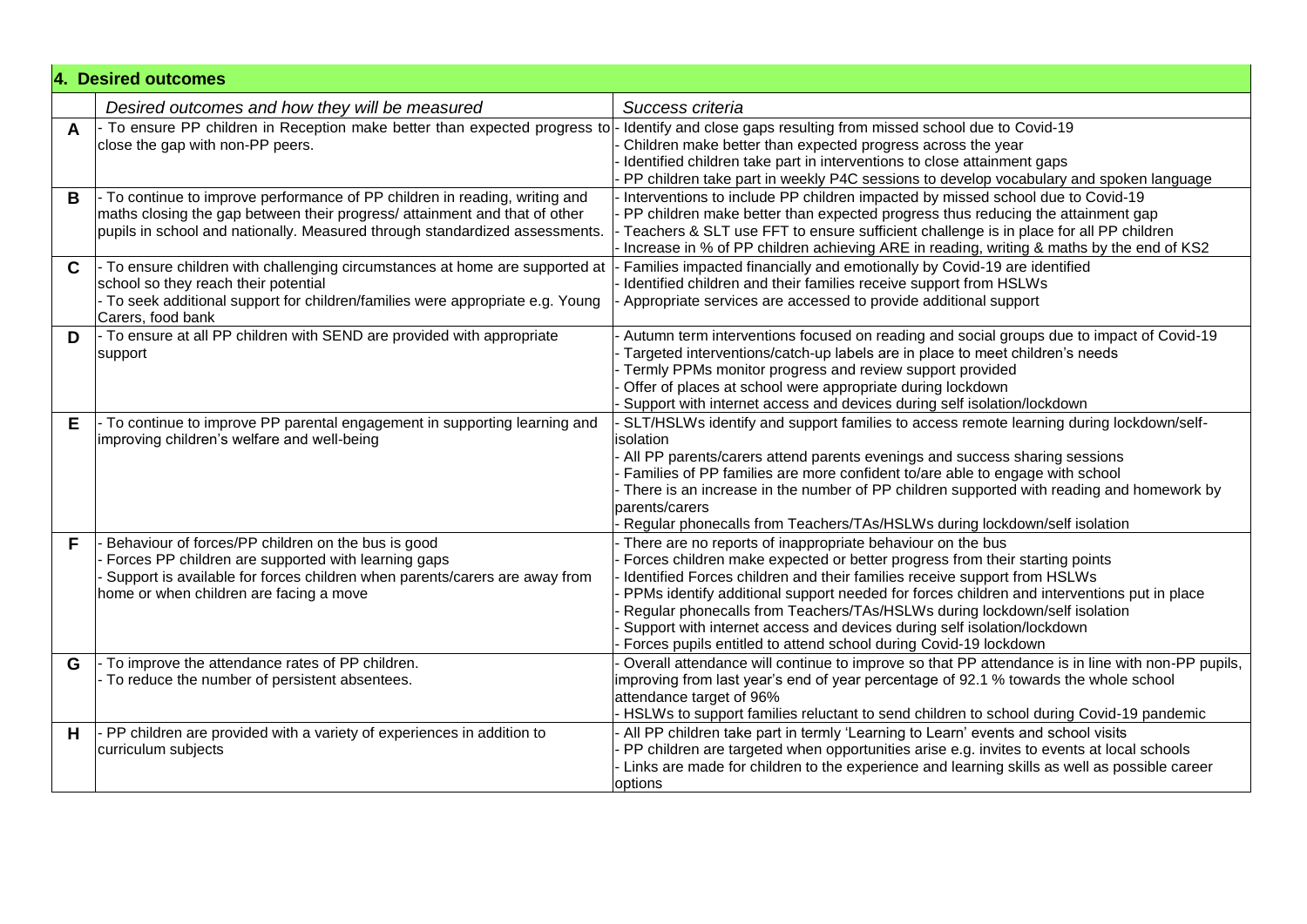| 5. Planned Expenditure                                                       |                                                                                                                                                                                                                                                                                                                                                                                                                                                                                                               |  |                                      |                                                                                                                                               |                                               |                                                                                                                                                            |  |
|------------------------------------------------------------------------------|---------------------------------------------------------------------------------------------------------------------------------------------------------------------------------------------------------------------------------------------------------------------------------------------------------------------------------------------------------------------------------------------------------------------------------------------------------------------------------------------------------------|--|--------------------------------------|-----------------------------------------------------------------------------------------------------------------------------------------------|-----------------------------------------------|------------------------------------------------------------------------------------------------------------------------------------------------------------|--|
| Academic year                                                                | 2020-2021                                                                                                                                                                                                                                                                                                                                                                                                                                                                                                     |  |                                      |                                                                                                                                               |                                               |                                                                                                                                                            |  |
| school strategies.                                                           | The three headings below demonstrate how we are using the pupil premium to improve classroom pedagogy, provide targeted support and support whole                                                                                                                                                                                                                                                                                                                                                             |  |                                      |                                                                                                                                               |                                               |                                                                                                                                                            |  |
| <b>Desired outcome</b>                                                       | Chosen action / approach<br>What is the evidence and rationale for this choice?                                                                                                                                                                                                                                                                                                                                                                                                                               |  | <b>Cost</b>                          | How will you ensure it is<br>implemented well?                                                                                                | <b>Staff lead</b>                             | <b>Review</b>                                                                                                                                              |  |
| <b>Quality of teaching for all</b>                                           |                                                                                                                                                                                                                                                                                                                                                                                                                                                                                                               |  |                                      |                                                                                                                                               |                                               |                                                                                                                                                            |  |
| Reduce the attainment<br>gap between PP and<br>non PP pupils<br><b>ABCDF</b> | Quality first teaching and differentiated work based on assessment<br>and prior learning<br>Staff professional development through staff meetings & INSET.<br>Close monitoring of learning, lesson observations, book looks.<br>Interventions and specific teaching of skills to close gaps in learning<br>Use of effective feedback and marking to enable children to make<br>progress.<br>Termly pupil progress meetings to monitor progress and to adjust<br>provision for groups/individuals as required. |  | SENCo/SLT<br>£4,100<br>£3,953        | Progress data will be monitored SLT<br>3 times a year at PPMs<br>Learning walks and monitoring<br>of pupils' work<br>- VAT and OCC moderation |                                               | No statutory data for<br>2020-2021 due to<br>Covid.<br>Teacher assessments<br>used to identify gaps<br>in learning and to<br>identify actions<br>needed.   |  |
| Improve attendance<br>for PP pupils to target<br>of 96%+<br>CEG              | Daily phone call to any children who are absent without parental Office Staff<br>contact<br>HSLWs and SLT to work with families where attendance is below HSLWs<br>target<br>Use of parenting contracts to improve persistent absenteeism                                                                                                                                                                                                                                                                     |  | £2,050                               | SLT meet with HSLWs and<br>attendance officer.<br>All staff to remain vigilant in<br>improving attendance                                     | <b>DHT</b><br>Attendance Off.<br><b>HSLWs</b> | Attendance lower than<br>target set due to Covid                                                                                                           |  |
| <b>Targeted support</b>                                                      |                                                                                                                                                                                                                                                                                                                                                                                                                                                                                                               |  |                                      |                                                                                                                                               |                                               |                                                                                                                                                            |  |
| Home-School Link<br>Workers (5.5 days)<br><b>CDEFG</b>                       | To work with parents/carers and families providing support with e.g.<br>parenting, housing, medical appointments and promoting positive<br>behaviour.<br>- To work with children on e.g. self-esteem, protective behaviour<br>To bring attendance of PP children in line with national expected                                                                                                                                                                                                               |  | <b>HSLWs</b><br>£28,791<br>38,884    | HT regular meetings with<br>HSLWs to identify<br>children/families requiring<br>support<br>- HSLW report to Governors                         | Iнт                                           | HSLWs played a key<br>role especially during<br>Lockdown and<br>supporting families<br>isolating in addition to<br>regular support<br>provided to families |  |
| <b>Additional Reading</b><br>Support<br><b>ABDEF</b>                         | To provide additional support for small group and 1:1 reading.<br>Oxford Owl subscription to provide access to levelled reading books £6,260<br>during lockdown/self-isolation                                                                                                                                                                                                                                                                                                                                |  | Teacher<br>TA &15,740                | Learning walks and monitoring<br>of pupils' work                                                                                              | <b>DHT</b>                                    | e-books enabled<br>children to access<br>books during<br>lockdown and whilst<br>isolating                                                                  |  |
| Support for vulnerable<br>PP pupils<br>CDEF                                  | - Aid transition from home to school e.g. settling, breakfast, uniform<br>To provide support for children on TAF/CiN/CP manage day to day<br>concerns/problems as they arise.<br>- 1:1 support/mentoring for identified children                                                                                                                                                                                                                                                                              |  | <b>SLT</b><br>£2,408<br><b>HSLWs</b> | HT regular meetings with<br><b>HSLWs</b>                                                                                                      | <b>HT</b><br><b>HSLWs</b>                     | Ongoing                                                                                                                                                    |  |